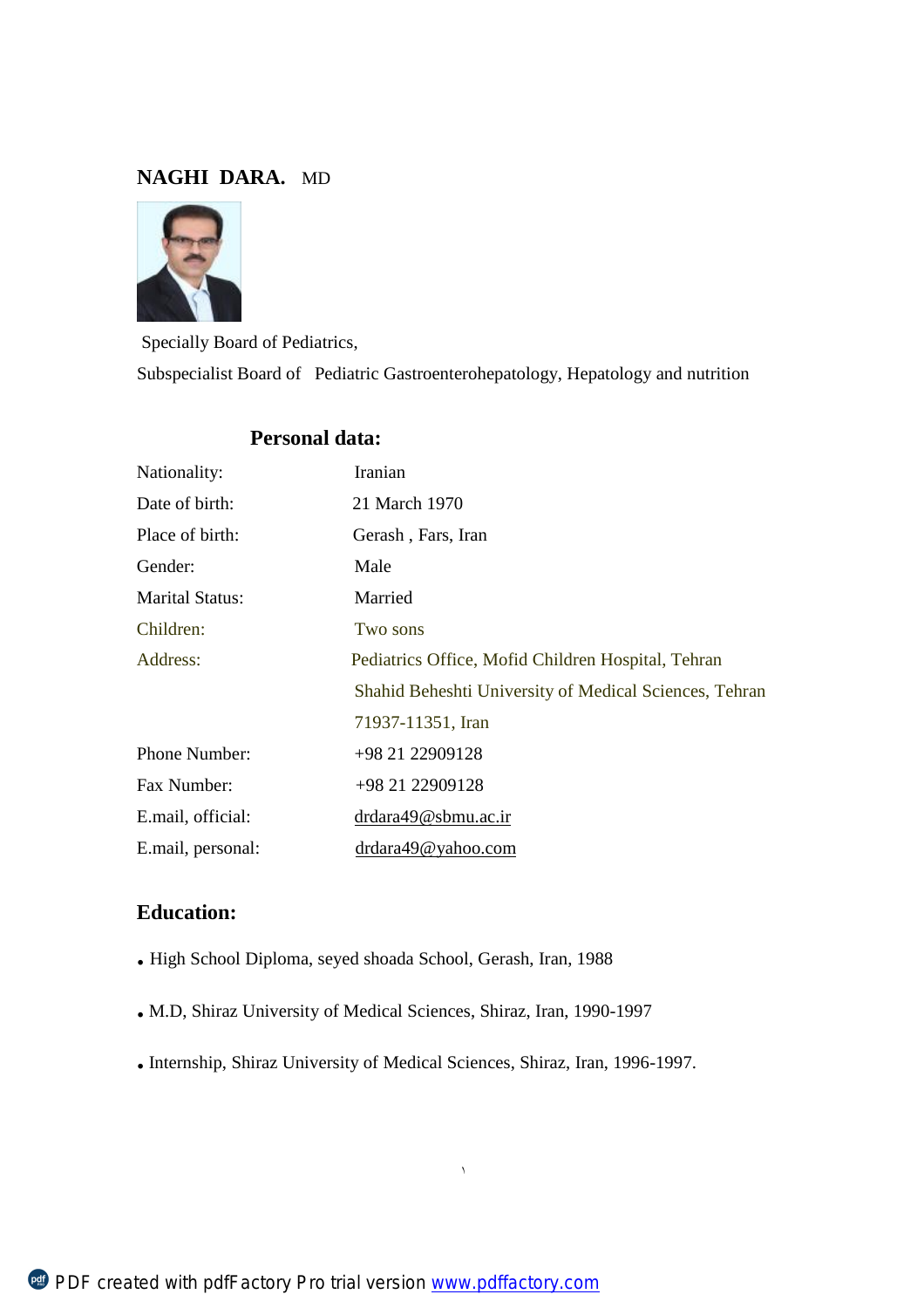- **.** Pediatric Residency, Department of Pediatrics, Shiraz University of Medical Sciences, Shiraz, Iran, 2000-2003.
- **.** Fellowship in Pediatric Gastroenterohepatology, Department of Pediatric
- Gastroenterohepatology, Shiraz University of Medical Sciences, Shiraz, Iran, 2009-2011.

# **Qualifications:**

- **.** M.D.: Shiraz University of Medical Sciences, Shiraz, Iran, 1997.
- **.** Specialty Board, Pediatrics: Iranian National Board of Pediatrics, Shiraz, Iran, 2003.
- **.** Subspecialty Board, Pediatric Gastroenterohepatology: Iranian National Board of Pediatric Gastroenterohepatology, Shiraz, Iran, 2011.

# **Professional Membership:**

- **.** Iranian National Medical Council
- **.** Iranian National Pediatrics Society, Fars branch
- **.** Gastroenterohepatology Research Center
- **.** Iranian Association of Gastroenterology and Hepatology
- **.** Iranian Society of Pediatric Gastroenterology and Hepatology
- **.** Shiraz Transplant Research Center

# **Academic Appointments:**

**.** Assistant Professor, 2012- Now Department of Pediatric Gastroenterohepatology and nutrition, Shahid Beheshti University of Medical Sciences Tehran

٢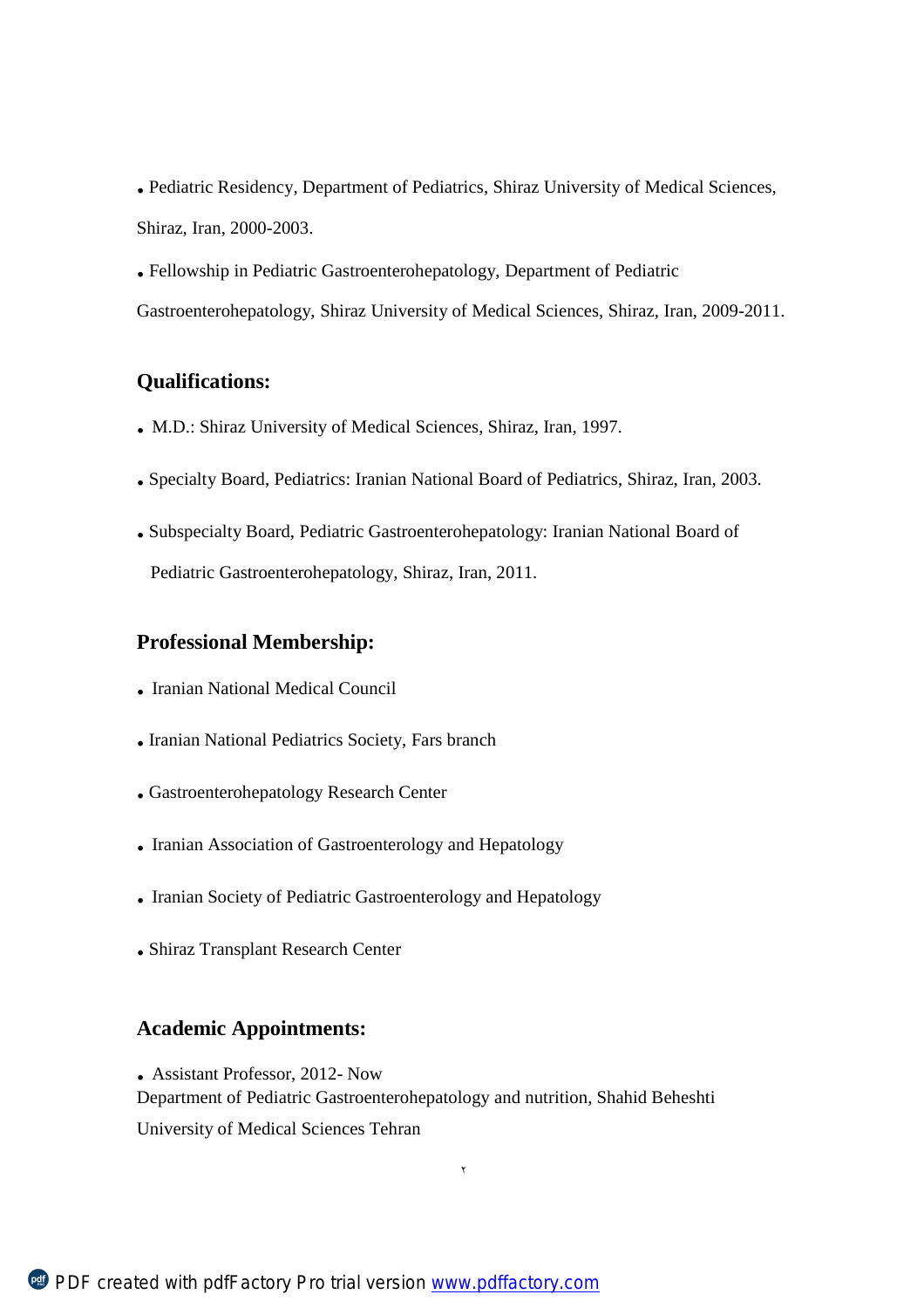### **Professional Work History and Teaching Experiences:**

As an Assistant Professor, I have given many lectures to the medical students, pediatric residents, pediatric gastroenterohepatology fellows, and colleagues. This involved variety of topics in pediatric gastroenterohepatology. I also participated in regular lectures of physiopathology programs in Shahid Beheshti Medical School mofid children hospital (Failure to Thrive, Cholestasis, and Hepatitis, foreign body aspiration, Caustic ingestion, Upper and lower GI bleeding approach management and treatment, constipation, Malabsorption, Chronic diarrhea, Approach to liver function test, drug induce hepatotoxicity, abdominal pain). I also delivered lectures regularly on CME program for Pediatricians. Apart from this, I participated in teaching activities during my residency and fellowship.

#### *2012- Now: Assistant Professor: Pediatric Gastroenterohepatology*

#### *Mofid Hospital, Shahid Beheshti University of Medical Sciences, Tehran, Iran*

I have worked as an Assistant Professor in charge of the Pediatric Gastroenterohepatology and Pediatric Liver Transplantation. Pediatric Gastroenterohepatology is a busy unit with 16 beds. I have experience in managing various pediatric gastrointestinal and hepatic disorders. I coordinated the ward rounds with medical students and also supervised pediatric residents and pediatric gastroenterology fellowship. My teaching activities included regular lectures and bedside clinical teaching. In Endoscopy ward I practice and teach pediatric diagnostic and therapeutic upper gastrointestinal endoscopy and colonoscopy such as sclerotherapy, rubber band ligation, various balloon and Savary dilatations, esophageal stent, polypectomy, percutaneous endoscopic gastrostomy tube procedure and replacement tube, control of bleeding and ect. Also I perform esophageal, anorectal manometry and 24 hours pH metering with impedance in children and biofeedback .

٣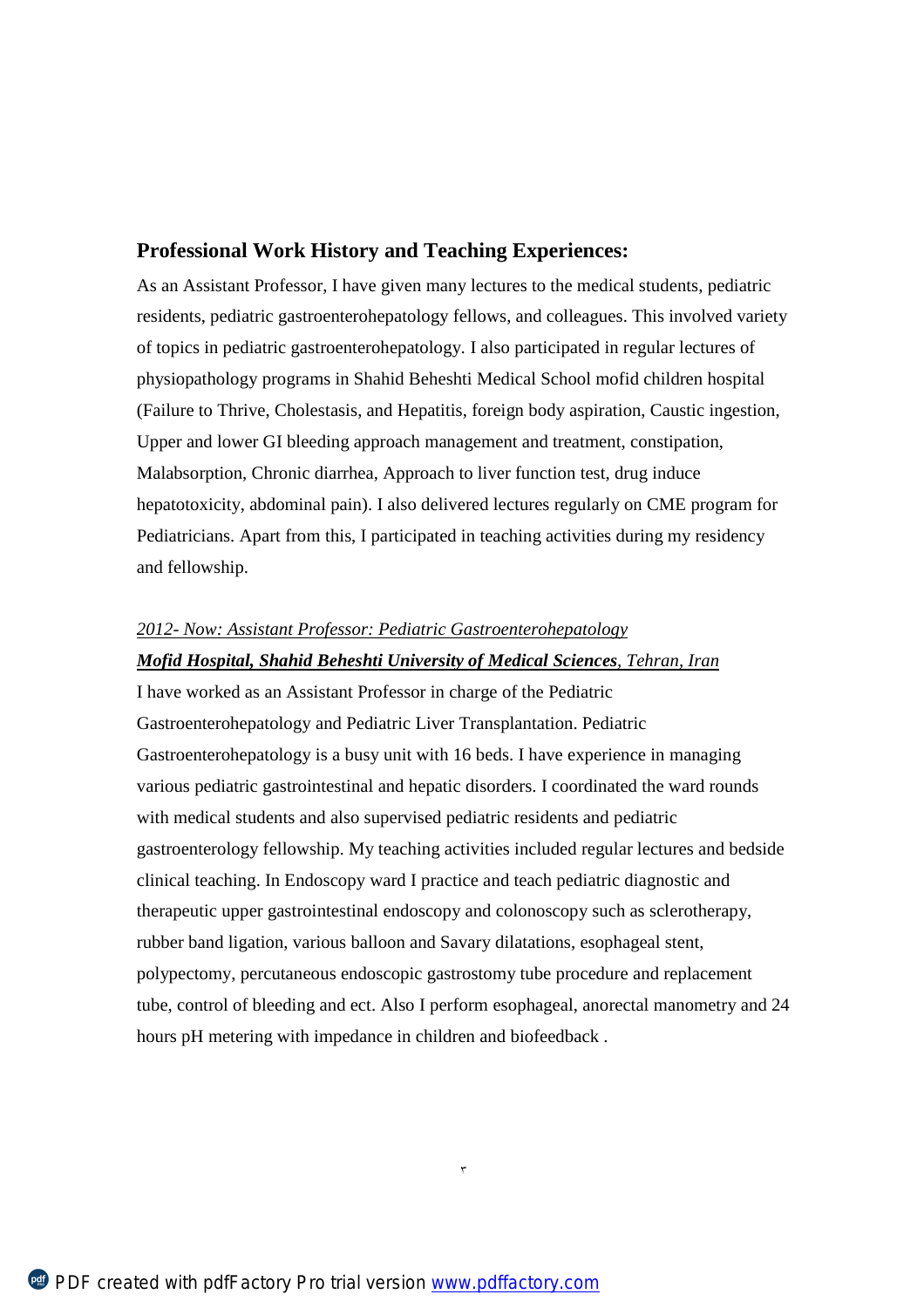#### *2009-2011: Fellowship in Pediatric Gastroenterohepatology,*

#### *Nemazee Hospital, Shiraz University of Medical Sciences, Iran*

This was my training in Pediatric Gastroenterohepatology. This gave me experience in pediatric gastroenterohepatology, endoscopy, and liver transplantation wards and clinics. I also participated in departmental teaching activities on regular basis.

I have worked as an fellowship in charge of the Pediatric Gastroenterohepatology and Pediatric Liver Transplantation. I work in Organ Transplantation Center as a member of Liver Transplantation Team for pretransplant and post-transplant care of children with end-stage liver diseases.

# 2008-2009: principle of *Gerash Amir- Al- momenin hospital and emam-sadeq medical school university*

In this hospital and university I work as director for improve quality of medical and educational facilities.

#### *2003-2009: Pediatrician and Neonate, Evaz Governmental Hospital, Iran*

In this hospital, I worked as qualified Pediatrician. My duties included ward round in the mornings and clinics in the afternoon. These posts gave me experience to work with limited medical facilities.

#### *2000–2003: Residency in Pediatrics and Neonate,*

#### *Nemazee Hospital, Shiraz University of Medical Sciences, Shiraz, Iran*

This was my training in Pediatrics and Neonate. This gave me experience in pediatric and neonatal ward, intensive care and clinics. I was exposed to different pediatric subspeciality such as gastroenterology, infectious disease, immunology, neurology, nephrology, cardiology, endocrinology, hematology, oncology, neonatology and emergency medicine.

٤

I also participated in departmental teaching activities on regular basis.

*1997-2000: General Practice, Gerash Amir-Al-momenin Hospital, Iran* I worked in general practice which gave me experience in adult and pediatrics emergency.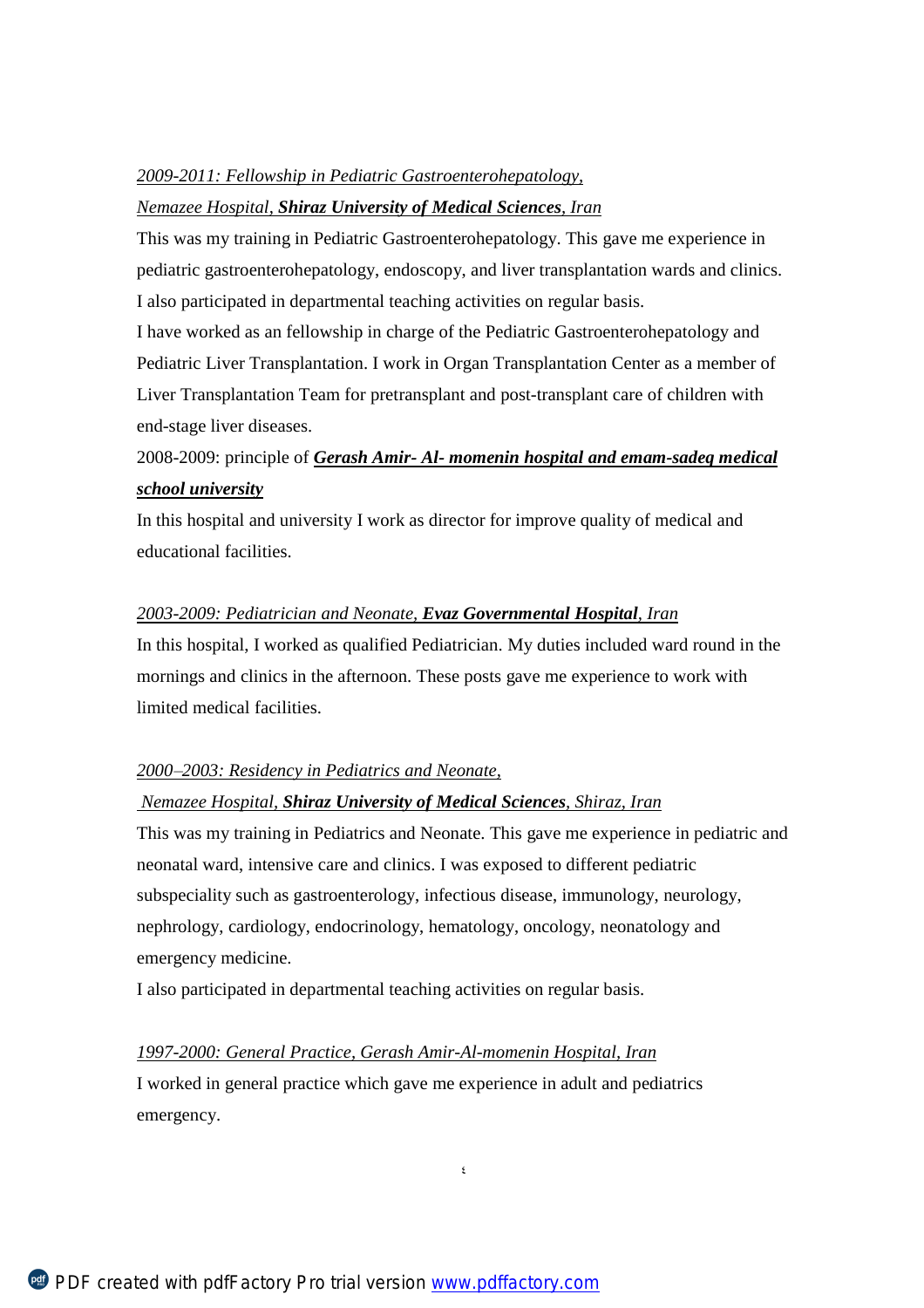#### *1995-1997: Internship, Shiraz University of Medical Sciences, Iran*

I gained experience in medicine, surgery, ENT, pediatrics, emergency, obstetric and gynecology, urology during this 1 year of compulsory internship.

### **Thesis:**

**.** MD; Prevalence of hypogonadism and brain CT scan finding in children thalassemia major referring to thalassemia center in shahid dastghib children hospital shiraz province of Iran, 1997.

**.** Speciality of Pediatrics; Prevalence of HCV infection in hemophilic patients referring to shahid dastghib children hospital hemophilic center in shiraz province of iran 2003.

**.** Subspeciality of Pediatric Gastroenterohepatology, Prospective study of mortality risk factors in children with chronic liver disease candidate liver transplant and allocation of new score system, 2010.

### **Services:**

**.** Advisor to medical students, pediatric residents, and pediatric gastroenterohepatology fellows for their Thesis.

**.** Assistant Dean of Education of Pediatric Gastroenterohepatology Section, Shahid Beheshti Medical School mofid hospital, 2011-Present.

**.** Member, Internal Evaluation Committee of Pediatrics Department.

**.** Faculty of Organ Transplantation Center, Pediatric Liver Transplantation, Nemazee Hospital, Shiraz University of Medical Sciences.

٥

**.** Member, iranian society of pediatric Gastroenterology and hepatology.

**.** Iranian National Pediatrics Society, Fars branch

# **Publications:**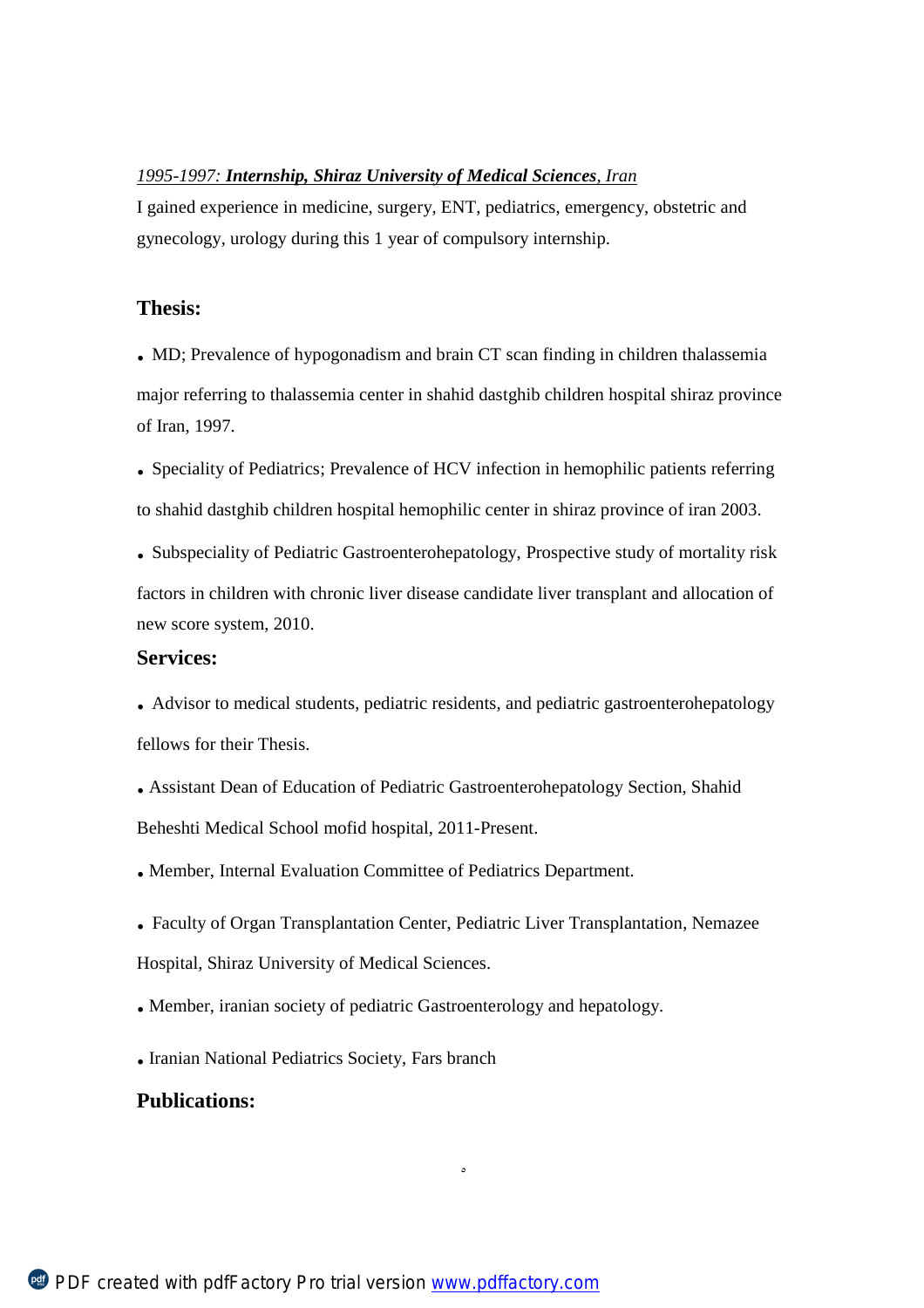1. Dara N, Dehghani SM**,** Haghighat M, Imanieh MH. Tongue and esophageal involvement in Henoch-Schonlein purpura: A case report. J Ped Sci 2011; 3 (3): e 89. 2. Dara N, Dehghani SM, Haghighat M, A child with malrotation and severe metabolic alkalosis: A case report. ijcp.elmerpress

3. Dehghani SM, Dara N**,** Haghighat M, Imanieh MH,Honar N, Negarestani AM, Malekpour AR, Hakimzadeh M; Autoimmune Hepatitis in Children: Experiences in a Tertiary Center. Iran J Pediatr Jun 2013; Vol 23 (No 3), Pp: 302-30

4. Dara N, Karimi A, Imanzadeh F, Amanati A, Sayyari AA, Eshghi P. Tuberculosis

Lymphadenitis in Association With Celiac Disease Mimicking Kikuchi-Fujimoto

Disease. Archives of Pediatric Infectious Diseases, Jan2015;vol 3 (1TB)

5. L Mohajerzadeh, Rouzrokh M,Tabari AK, Mirshemirani A, Atqiae K. Laparoscopic

Appendectomy in Complicated Appendicitis of Children: Ann Colorectal Res 2 (1), e16599

6.*8*Dara N, Sayyari AA, Imanzadeh F. Hepatic Encephalopathy: Early Diagnosis in Pediatric Patients With cirrhosis: Iranian journal of child neurology 8 (1), 1

7. Imanzadeh F, Jafaritabar H, Sayyari AA, Dara N. Evaluation serum selenium in children with acute gastroenteritis admitted in mofid children hospital: Iranian journal of pediatrics 2014;vol 24(2), 17-18

8. Dara N, Imanzadeh F, Sayyari AA, Nasri P, Hossein AH. Simultaneous Presentation of Wilson's Disease and Autoimmune Hepatitis; A Case Report and Review of Literature: Hepatitis Monthly; jun2015:Vol15(6) e29043

# **Presentations:**

- **1.** Diagnosis of Gastroesophageal reflux disease and vomiting, the  $8<sup>th</sup>$  annual congress of pediatric common disease and emergencies, shahid beheshti university of medical sciences 12-14 Dec 2012 Tehran, Iran
- **2.** Prebiotic and probiotic efficacy and prevent of food allergy, 9th congress of Iranian society of pediatric nutrition, 23-25 january 2013 Tehran, Iran
- **3.** Gastrointestinal disease manifest as wheezing the  $6<sup>th</sup>$  seminar of asthma and allergic rhinitis in children 14-15 feb 2013 Tehran, Iran
- **4.** Gastrointestinal and hepatic complication in major thalassemia, seminar of pediatric hematology research center shahid beheshti university of medical sciences, 6-7 March 2013, Tehran, Iran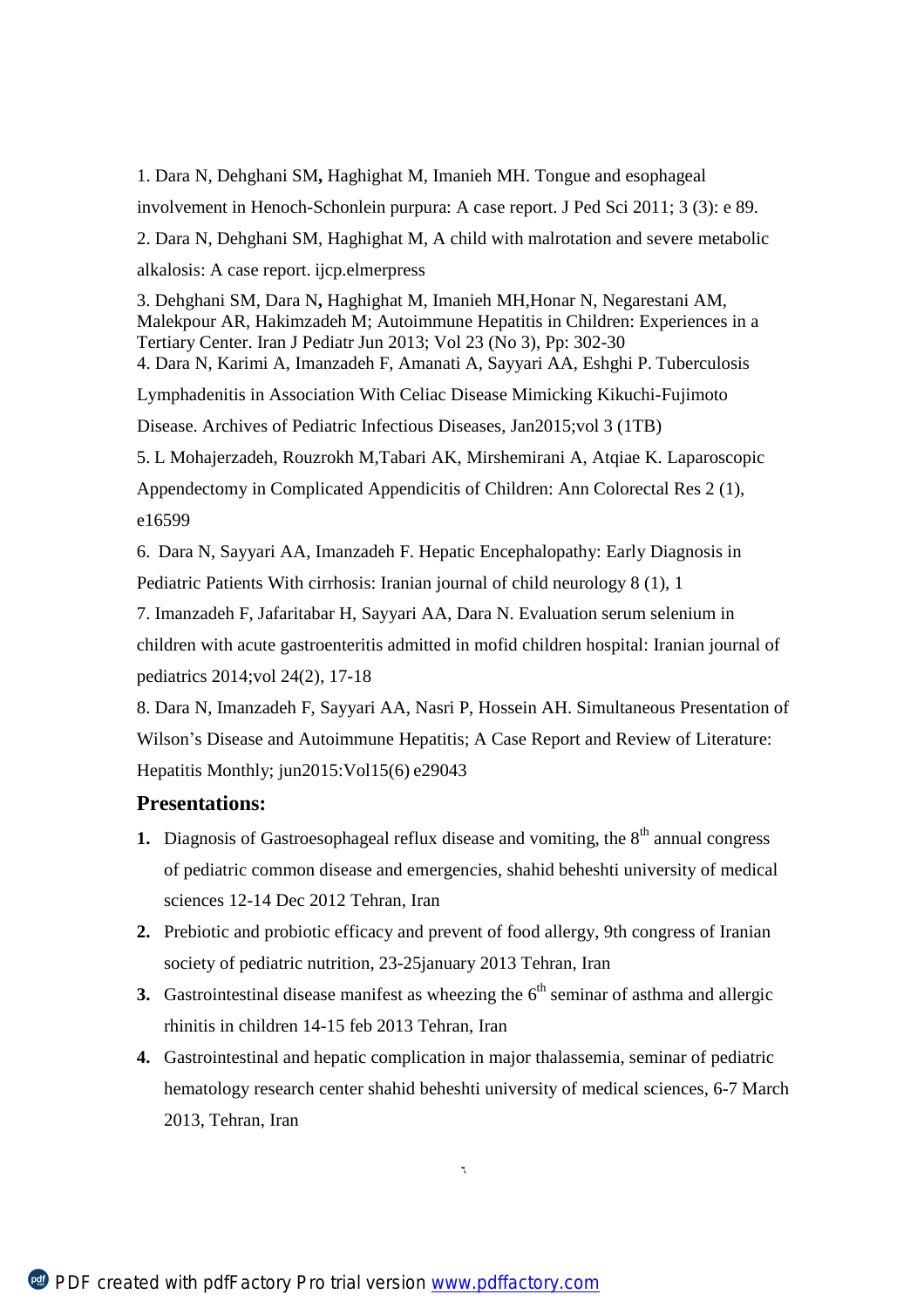- **5.** Role of Probiotics in gastrointestinal and allergic disease,  $8<sup>th</sup>$  annual congress of common pediatric gastrointestinal disease 22-24 May 2013 Tehran, Iran
- **6.** Inflammatory bowel disease approach, diagnosis, treatment and follow up , Iranian National Medical Council, 5 jul 2013, Tehran, Iran
- **7.** Acute abdomen, pediatric symposium in mofid hospital, shahid beheshti university of medical sciences, 21 Nov 2013, Tehran, Iran
- **8.** GERD and extra gastrointestinal manifestation in children, the 7th seminar of asthma and allergic rhinitis in children 6-7 feb 2014 Tehran, Iran
- **9.** Shock in children, seminar of ped info, shahid behest university of medical sciences, 21-22 May 2014, Tehran, Iran
- **10.** HCV treatment,  $9<sup>th</sup>$  annual congress of common pediatric gastrointestinal disease, 28-30 May2014, Tehran, Iran
- **11.** Acute diarrhea in children, 9<sup>th</sup> annual congress of pediatric common disease and emergencies, shahid beheshti university of medical sciences 18-20 Dec 2013, Tehran, Iran
- 12. Extrahepatic manifestation of Wilson disease,  $1<sup>st</sup>$  national congress of pediatric gastrointestinal and hepatic disease, 8-10 oct 2014, Shiraz, Iran
- **13.** Vaccination in pre and post liver transplant patient, ped info, shahid beheshti university of medical sciences 29-30 oct 2014, Tehran, Iran
- **14.** Approach to infant with cholestasis, Iran university of medical sciences, 22 nov 2014, Tehran, Iran
- **15.** Comorbidity and complication of obesity in children,  $10<sup>th</sup>$  annual congress of pediatric common disease and emergencies, shahid beheshti university of medical sciences 16-18 Dec 2014, Tehran, Iran
- **16.** Drug induce hepatotoxicity,  $1<sup>st</sup>$  national congress of pediatric gastrointestinal and hepatic disease and nutrition, 25-27 feb 2015, Yazd, Iran
- **17.** Chronic functional abdominal pain,  $10<sup>th</sup>$  annual congress of common pediatric gastrointestinal disease, 27-29 May2015, Tehran, Iran
- **18.** Skin and respiratory manifestation of food allergy,  $1<sup>st</sup>$  national congress of pediatric gastrointestinal and hepatic disease and nutrition, 29Nov - 2 Dec 2016, Esfhahan, Iran